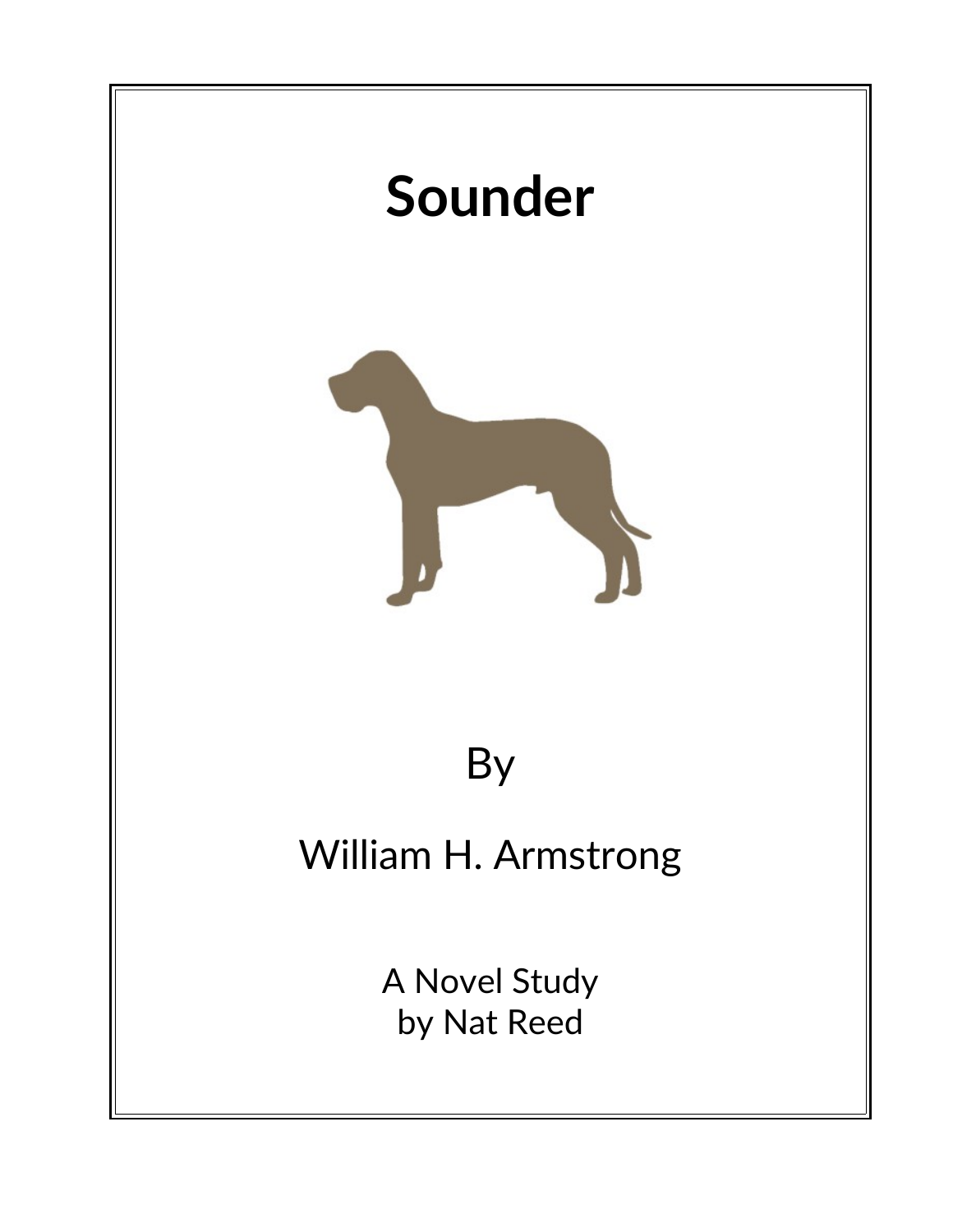*By William H. Armstrong*



# **Table of Contents**

| <b>Suggestions and Expectations</b> | 3  |
|-------------------------------------|----|
|                                     |    |
| List of Skills                      | 4  |
|                                     |    |
| Synopsis / Author Biography         | 5  |
|                                     |    |
| <b>Student Checklist</b>            | 6  |
| Reproducible Student Booklet        |    |
|                                     |    |
| <b>Answer Key</b>                   | 64 |

**About the author:** Nat Reed was a member of the teaching profession for more than 35 years. He was a full-time instructor at Trent University in the Teacher Education Program for nine years. For more information on his work and literature, visit [novelstudies.org.](http://www.novelstudies.org/)

> Copyright © 2013 Nat Reed Revisions Completed in 2021 All rights reserved by author. Permission to copy for single classroom use only. Electronic distribution limited to single classroom use only. Not for public display. Revised 2021.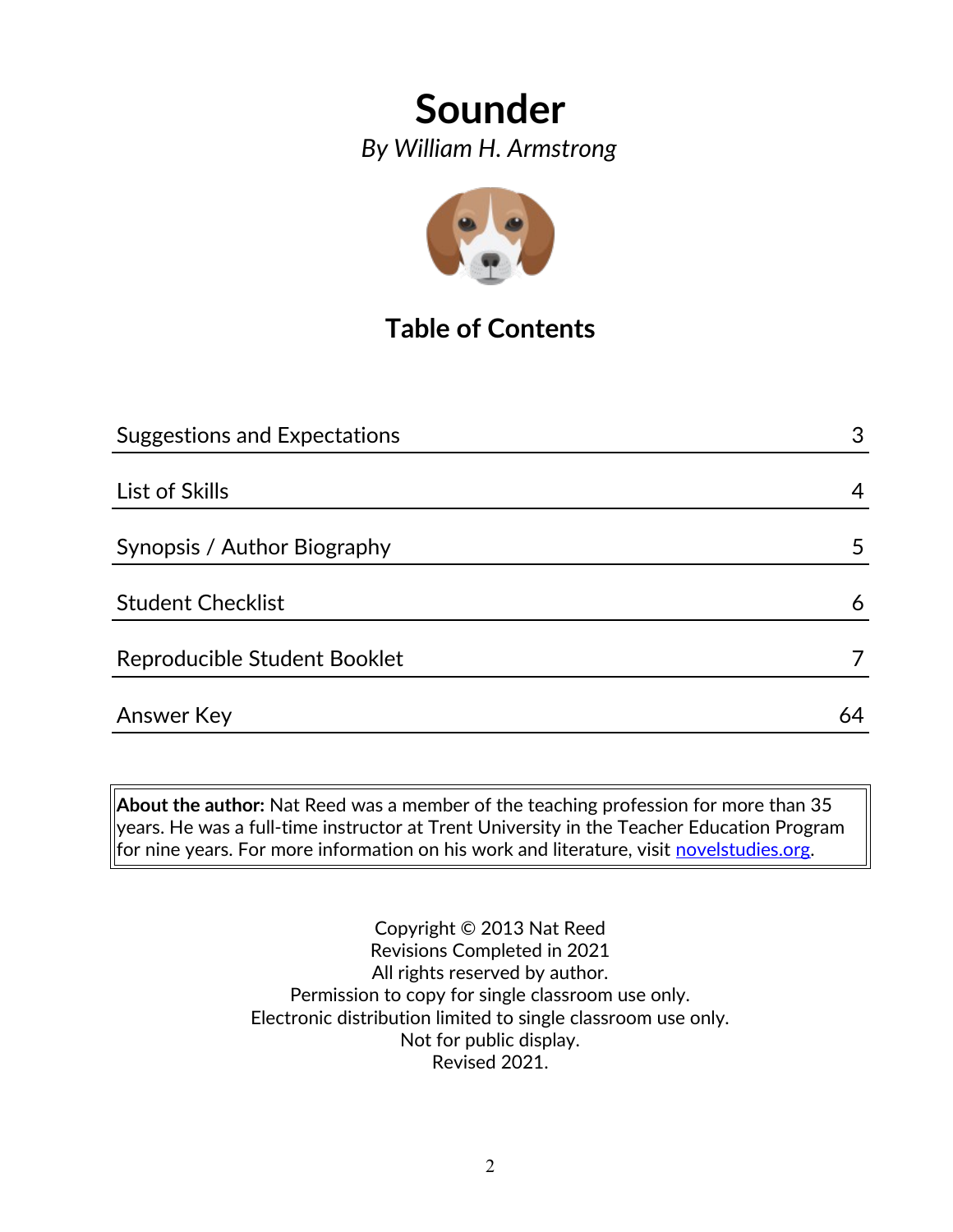*By William H. Armstrong*



## **Suggestions and Expectations**

This 68 page curriculum unit can be used in a variety of ways. Each chapter of the novel study focuses on one chapter of *Sounder* and is comprised of these different activities:

- 1. Before You Read
- 2. Vocabulary Building
- 3. Comprehension Questions
- 4. Language and Extension Activities

A **portfolio cover** (p.7) as well as a **Checklist** (p.6) are included so that students may track of their completed work.

**Every activity need not be completed by all students.** 

## **Links with the Common Core Standards (U.S.)**

Many of the activities included in this curriculum unit are supported by the Common Core Standards. For instance the *Reading Standards for Literature, Grade 5*, makes reference to

a) determining the meaning of words and phrases. . . including figurative language;

- b) explaining how a series of chapters fits together to provide the overall structure;
- c) compare and contrast two characters;
- d) determine how characters … respond to challenges;
- e) drawing inferences from the text;
- f) determining a theme of a story . . . **and many others.**

**Themes** which may be taught in conjunction with the novel include poverty, justice, societal prejudice, courage and sacrifice, the importance of friends and family, love conquers all, perseverance, overcoming difficulty.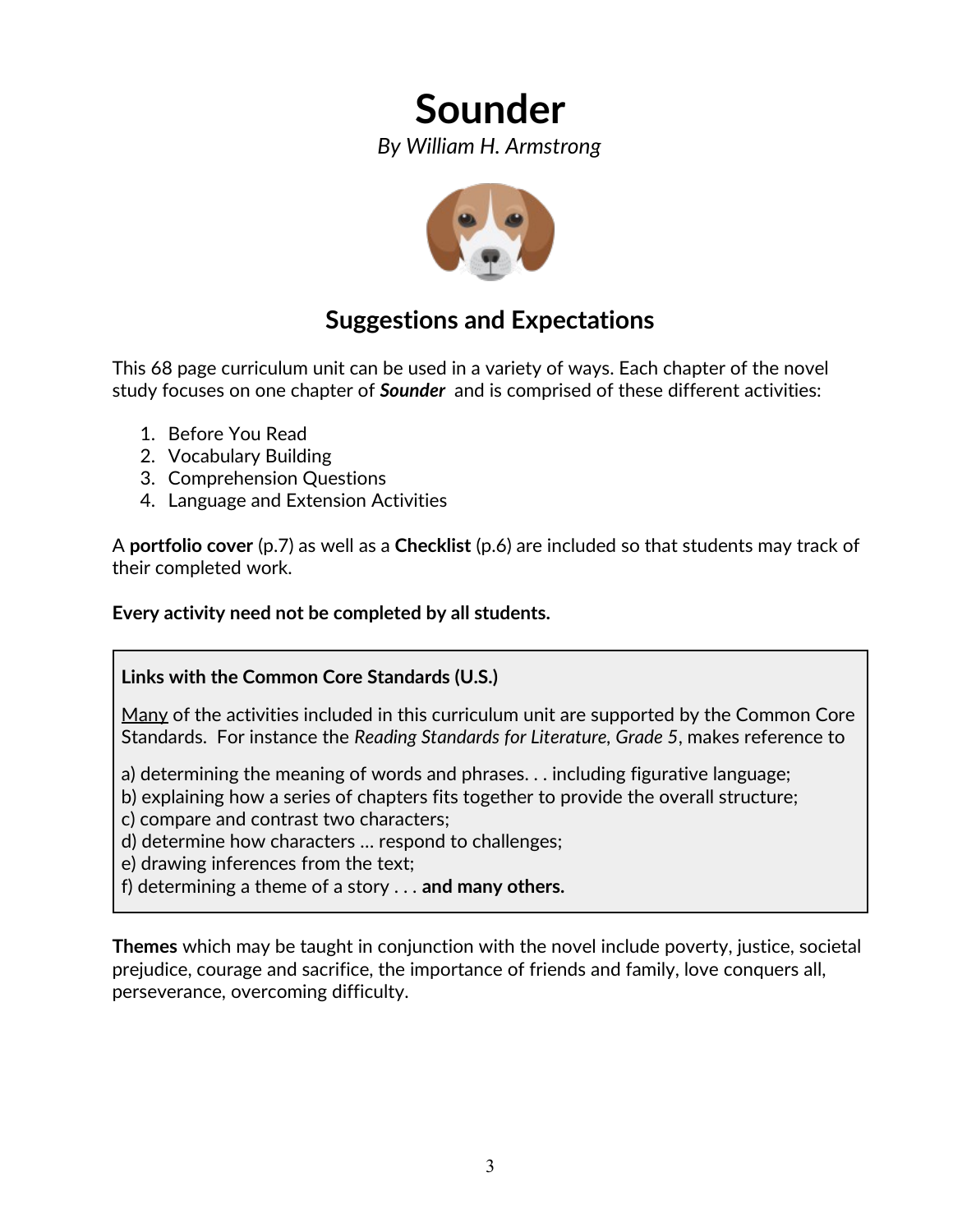*By William H. Armstrong*

# **List of Skills**

#### **Vocabulary Development**

- 1. Locating descriptive words/phrases 8. Use of singular / plural nouns
- 2. Listing synonyms/homophones 9. Listing compound words
- 3. Identifying/creating *alliteration* 10. Identifying parts of speech
- 
- 
- 6. Identify *personification*. 13. Identify/create *similes*
- 7. Working with anagrams.

#### **Setting Activities**

1. Summarize the details of a setting

#### **Plot Activities**

- 
- 2. Identify conflict in the story 4. Five W's Chart

### **Character Activities**

- 
- 

### **Creative and Critical Thinking**

- 
- 
- 3. Write a letter to a friend **7.** Write a book review
- 4. Complete an Observation Chart 8. Complete a KWS Chart

### **Art Activities**

- 
- 
- 
- 
- 
- 4. Use of capitals and punctuation 11. Determining alphabetical order
- 5. Identifying syllables 12. Identification of root words
	-

- 1. Complete a *time line* of events 3. Identify the climax of the novel.
	-
- 1. Determine character traits 3. Relating personal experiences
- 2. Protagonists 4. Comparing two Characters
- 1. Research 1. Research 1. Research 1. Research 1. Research 1. Research 1. Research 1. Research 1. Research 1.
- 2. Write a newspaper story 6. Write a description of personal feelings
	-
	-
- 1. A Storyboard 3. Design a cover for the novel
- 2. Create a collage 2. Create a collage  $\frac{4}{100}$ . Design an Information Card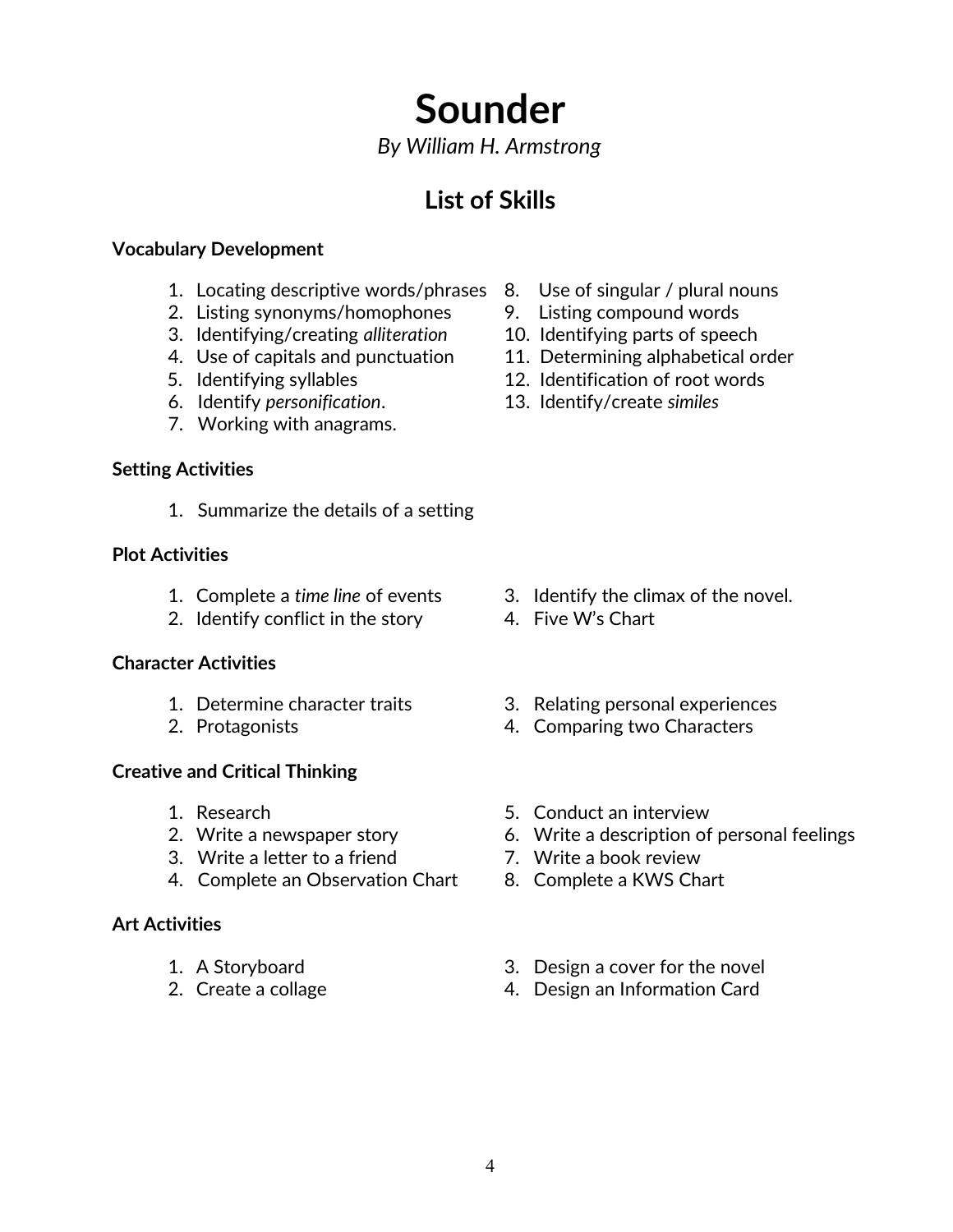*By William H. Armstrong*



## **Synopsis**

 Sounder, a landmark in children's literature, traces the keen sorrow and the abiding faith of a poor African-American boy in the nineteenth-century South. The boy's father is a sharecropper struggling to feed his family in hard times. Night after night, he and his great coon dog, Sounder, return to the cabin empty-handed. Then, one morning, almost like a miracle, a sweet-smelling ham is cooking and the family will have a good meal. But that night, an angry sheriff and his deputies come, and the boy's life will never be the same.

### **Author Biography** *William H. Armstrong*

 William Howard Armstrong was born in Lexington, Virginia in 1914 during the worst hailstorm and tornado in the memory of his neighbors. He was the third child born to Howard Gratton Armstrong, a farmer, and his wife, Ida Morris Armstrong. He had a difficult time in school, being a small child with asthma and glasses.

 After growing up on a farm near Lexington, Armstrong graduated from the Augusta Military Academy. He attended Hampden-Sydney College where Armstrong wrote for the college's newspaper and its literary magazine, and even served as the magazine's editor. He graduated cum laude in 1936, then continued his higher education with graduate



work at the University of Virginia. He farmed in Connecticut near the Housatonic River, also learning to be a carpenter and a stonemason. In 1945, he became a history master at Kent School in Kent, Connecticut, where he remained for fifty-two years, teaching general studies and ancient history to generations of ninth grade students.

[biography courtesy of Wikipedia]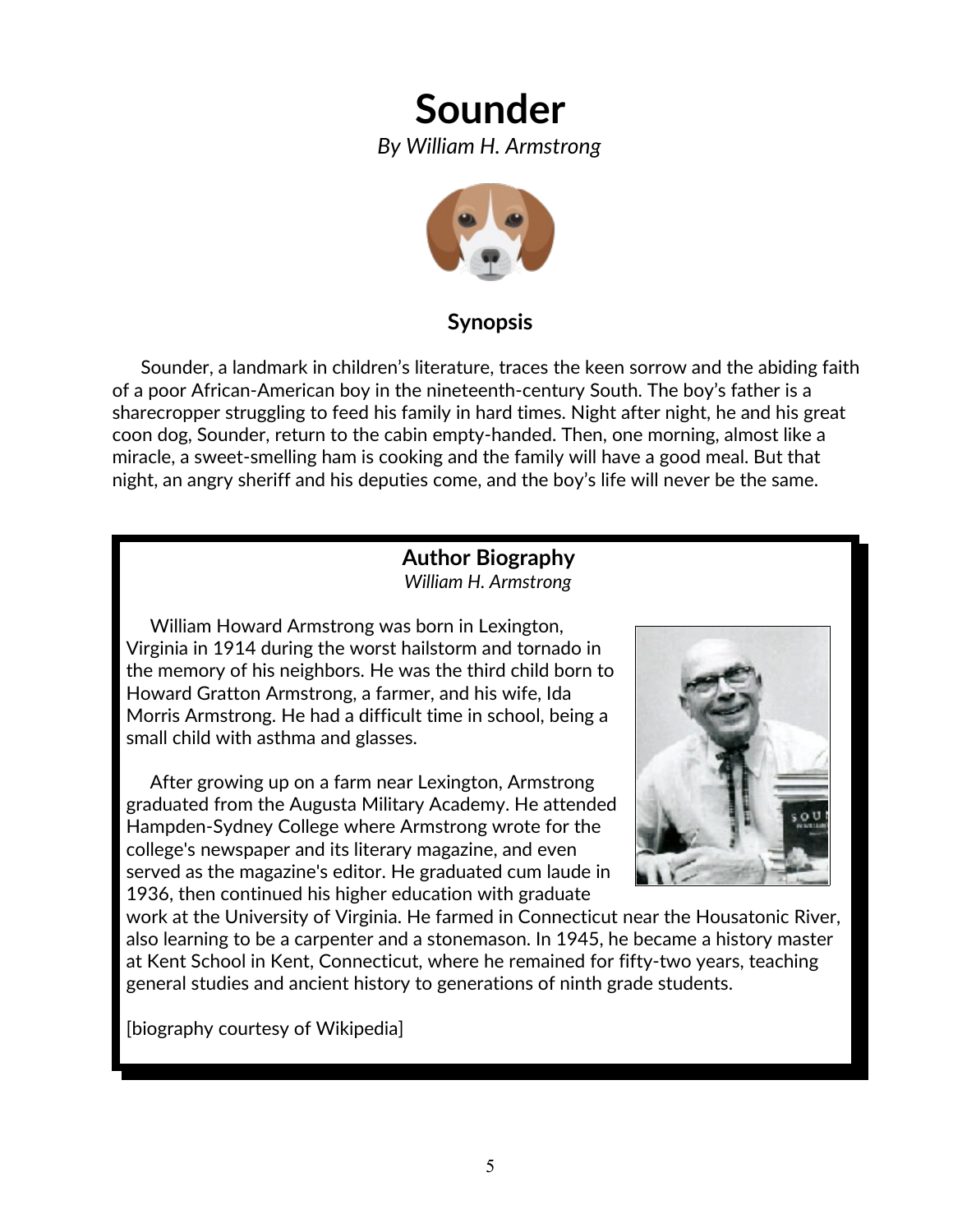*By William H. Armstrong*



## **Student Checklist**

Student Name

| Assignment | Grade / Level | Comments |
|------------|---------------|----------|
|            |               |          |
|            |               |          |
|            |               |          |
|            |               |          |
|            |               |          |
|            |               |          |
|            |               |          |
|            |               |          |
|            |               |          |
|            |               |          |
|            |               |          |
|            |               |          |
|            |               |          |
|            |               |          |
|            |               |          |
|            |               |          |
|            |               |          |
|            |               |          |
|            |               |          |
|            |               |          |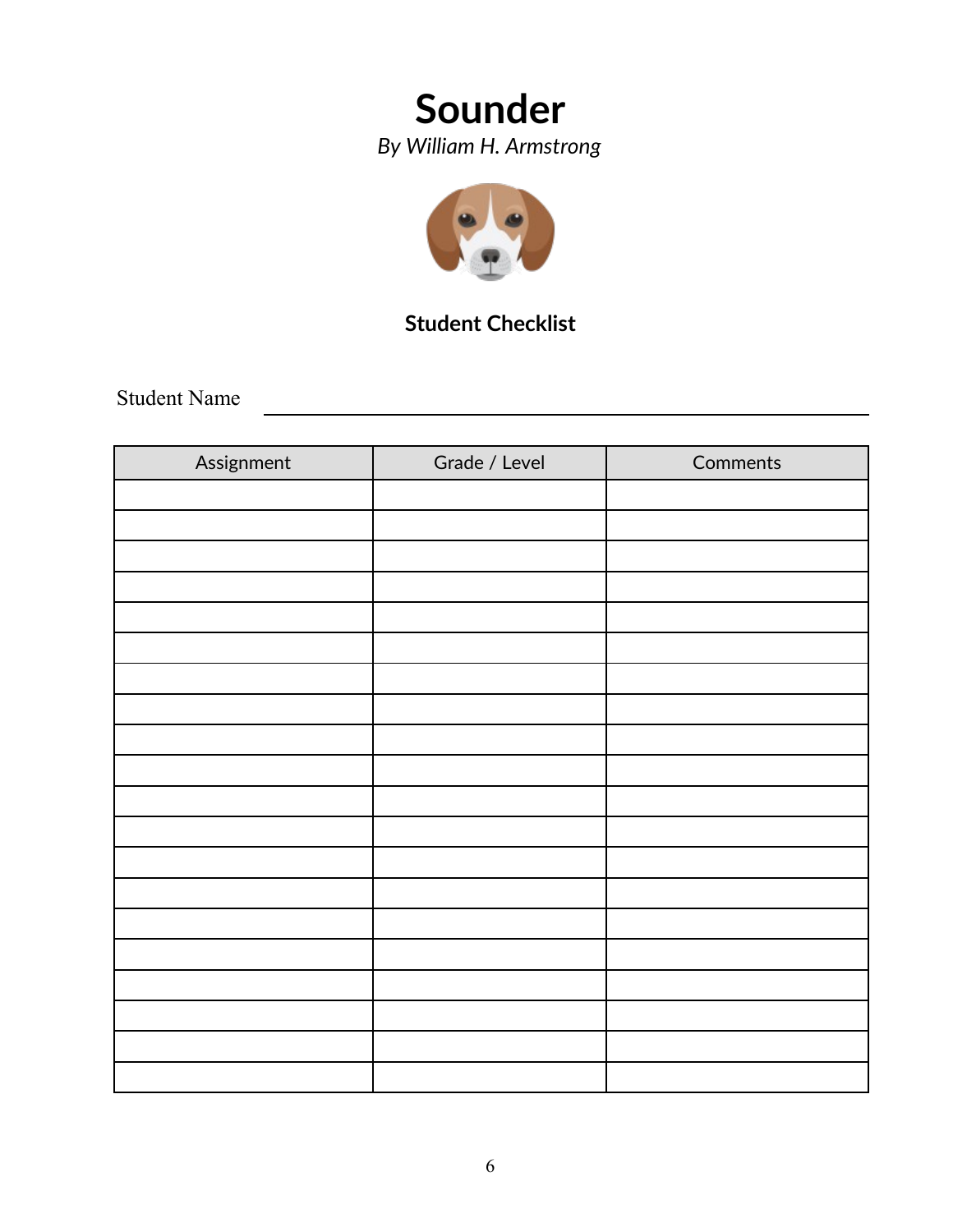

*By William H. Armstrong*

Name: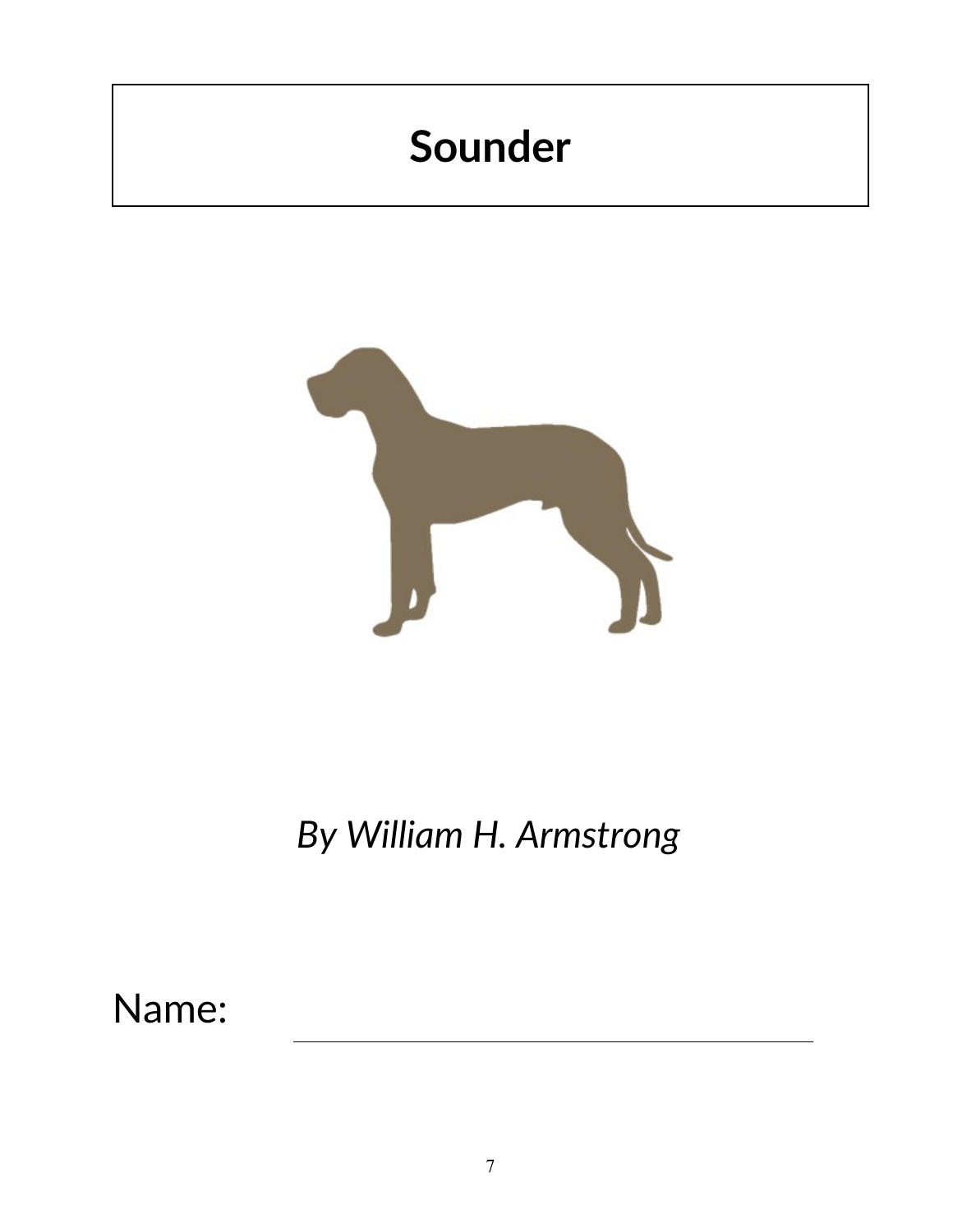*By William H. Armstrong*

## **Chapter 1**

## **Before you read the chapter**:

The **protagonist** in most novels features the main character or "good guy". The main (human) protagonist of *Sounder* is a young boy, whose name is never revealed to us by the author. In fact the only character named in the book is the family dog, Sounder. Think back on some of your favorite characters from past novels you have read or movies you've seen. What do you think makes for an especially interesting protagonist?

**Vocabulary:**

# Choose a word from the list to complete each sentence.

| punctuated | <b>SUCCESSIVE</b> | heritage | quarry   | sustained |
|------------|-------------------|----------|----------|-----------|
| precision  | cavity            | addled   | embraced | scythe    |
|            |                   |          |          |           |

- 1. The old woman her husband in front of all of her grandchildren.
- 2. The Pittsburgh Penguins were \_\_\_\_\_\_\_\_\_\_\_\_\_\_\_\_\_ champions in 1991 and 1992.
- 3. Do you think the lawyer can keep up \_\_\_\_\_\_\_\_\_\_\_\_\_\_\_\_ pressure on the witness?
- 4. His speech was \_\_\_\_\_\_\_\_\_\_\_\_\_\_\_\_\_ by loud comments from the unruly audience.
- 5. The bump on his head caused my brother to become quite \_\_\_\_\_\_\_\_\_\_\_\_ for a time.
- 6. A patient in surgery relies on the \_\_\_\_\_\_\_\_\_\_\_\_\_\_\_\_ of the surgeon.
- 7. The farmer removed the \_\_\_\_\_\_\_\_\_\_\_\_\_\_\_\_ from the barn and began the harvest.
- 8. No one expected the \_\_\_\_\_\_\_\_\_\_\_\_\_\_\_ under the house to be as deep as it was.
- 9. Not many people of this generation value their family's \_\_\_\_\_\_\_\_\_\_\_\_\_\_\_ anymore.
- 10. The big hound corned his \_\_\_\_\_\_\_\_\_\_\_\_\_\_ in the gravel pit.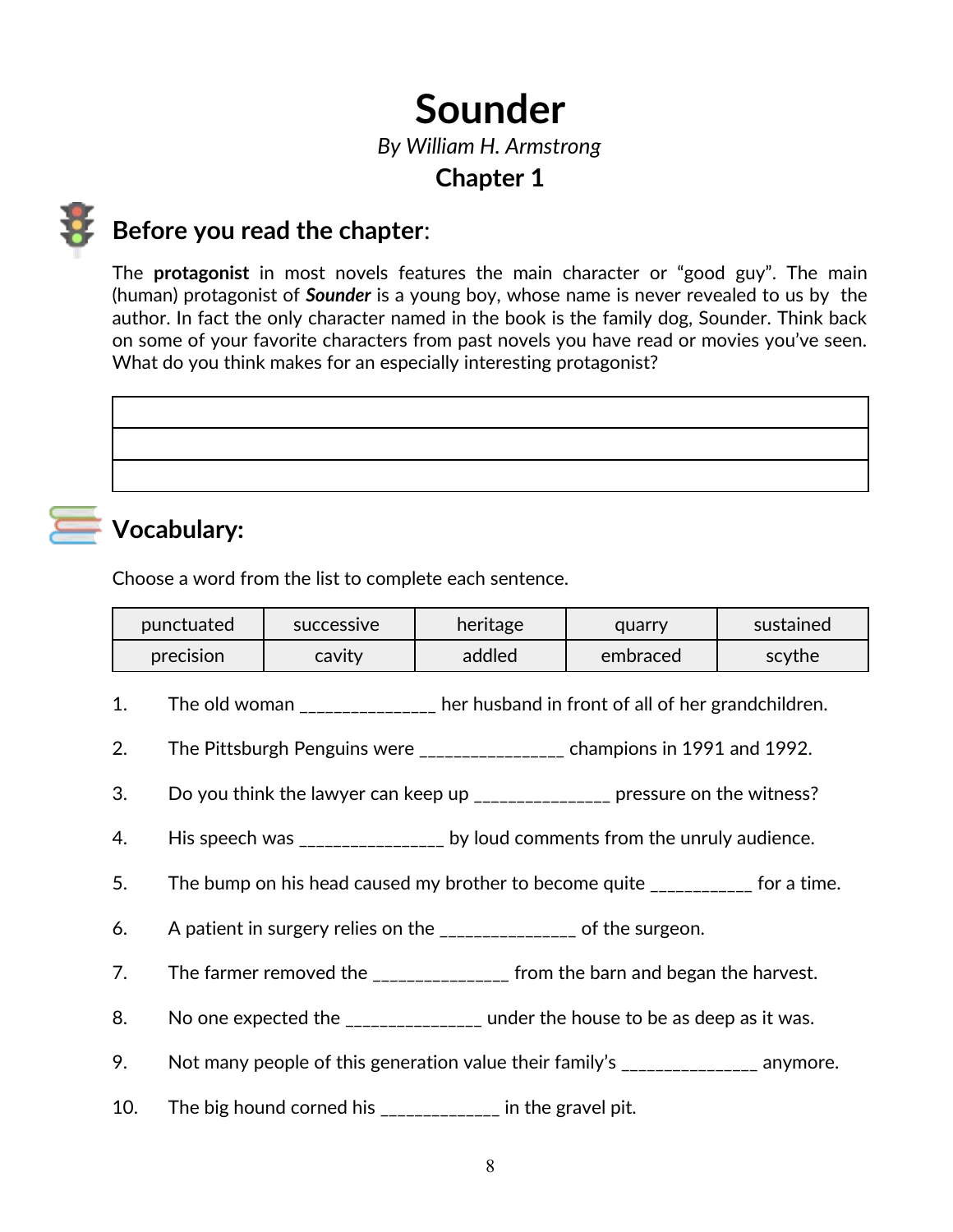

1. As was mentioned earlier, only the dog is actually given a name in this novel. Why do you think the novelist did not reveal the names of any other characters?

2. Describe the **setting** of Chapter One.

|  |  | 3. What two factors discouraged the boy from attending school? |
|--|--|----------------------------------------------------------------|
|  |  |                                                                |

| ◢             |                                                                                                                 |
|---------------|-----------------------------------------------------------------------------------------------------------------|
|               |                                                                                                                 |
|               | the contract of the contract of the contract of the contract of the contract of the contract of the contract of |
| $\mathcal{P}$ |                                                                                                                 |

- 4. Think of three appropriate adjectives to describe Sounder (either his appearance or personality):
- 5. When trailing his quarry, why did Sounder become quiet as he approached his prey?

6. Why don't animals move very much when it's windy?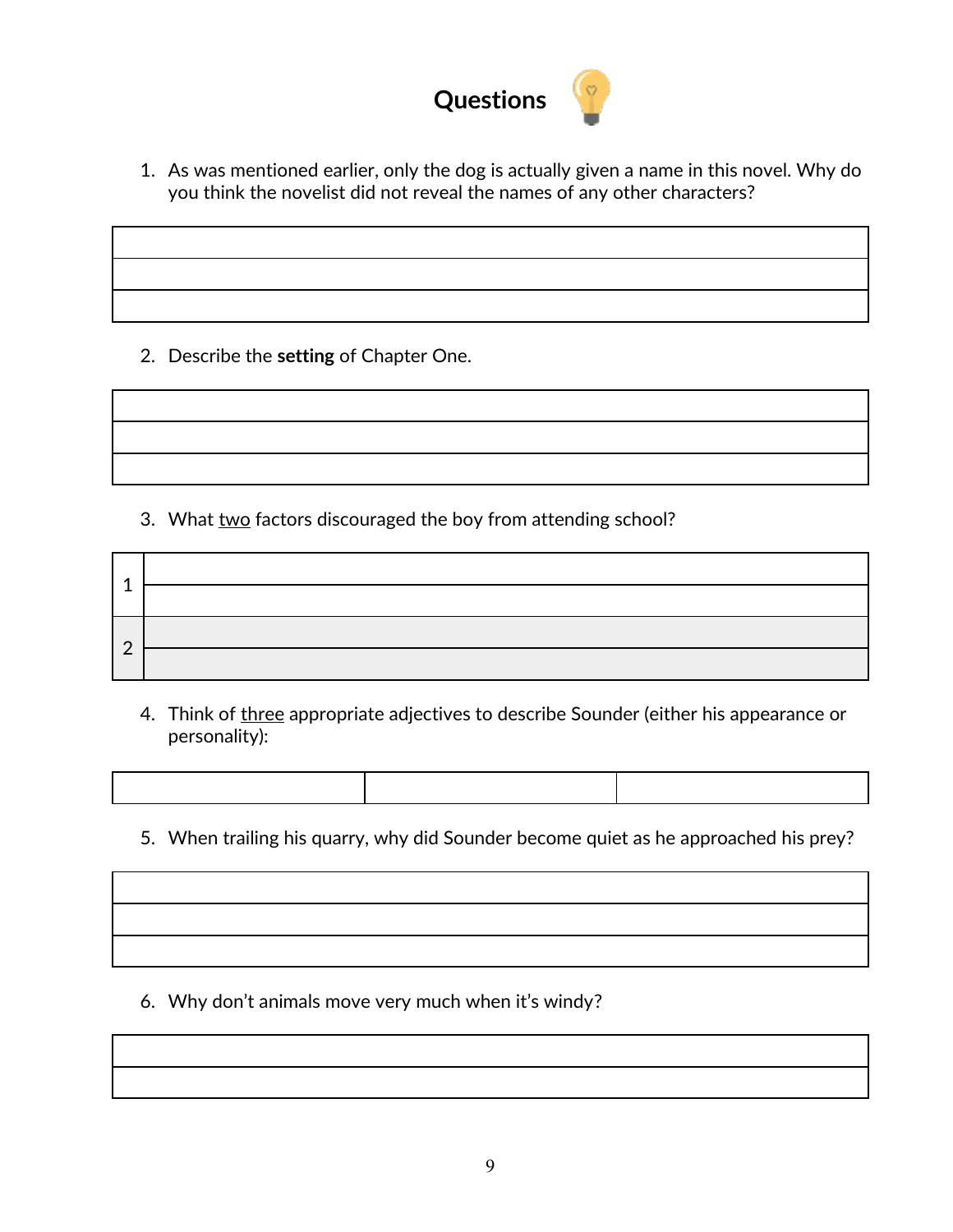7. What crisis did the family face, and how did the father relieve this crisis?

8. The author says that the boy *heard the deep concerned breathing of terror above the sound of the humming.* What do you think caused the woman to be so afraid?

9. What did the boy think would prevent him from being lonesome – even if his mother didn't sing?

## **Good to Know – The Walnut**

The walnut fruit is enclosed by a leathery, inedible husk. The removal of the husk reveals the hard, wrinkly walnut shell which is in two halves. The kernel is made of two halves separated by a partition – these seed kernels are enclosed by a brown coat which contains antioxidants. The antioxidants protect the oil-rich seed from atmospheric oxygen.

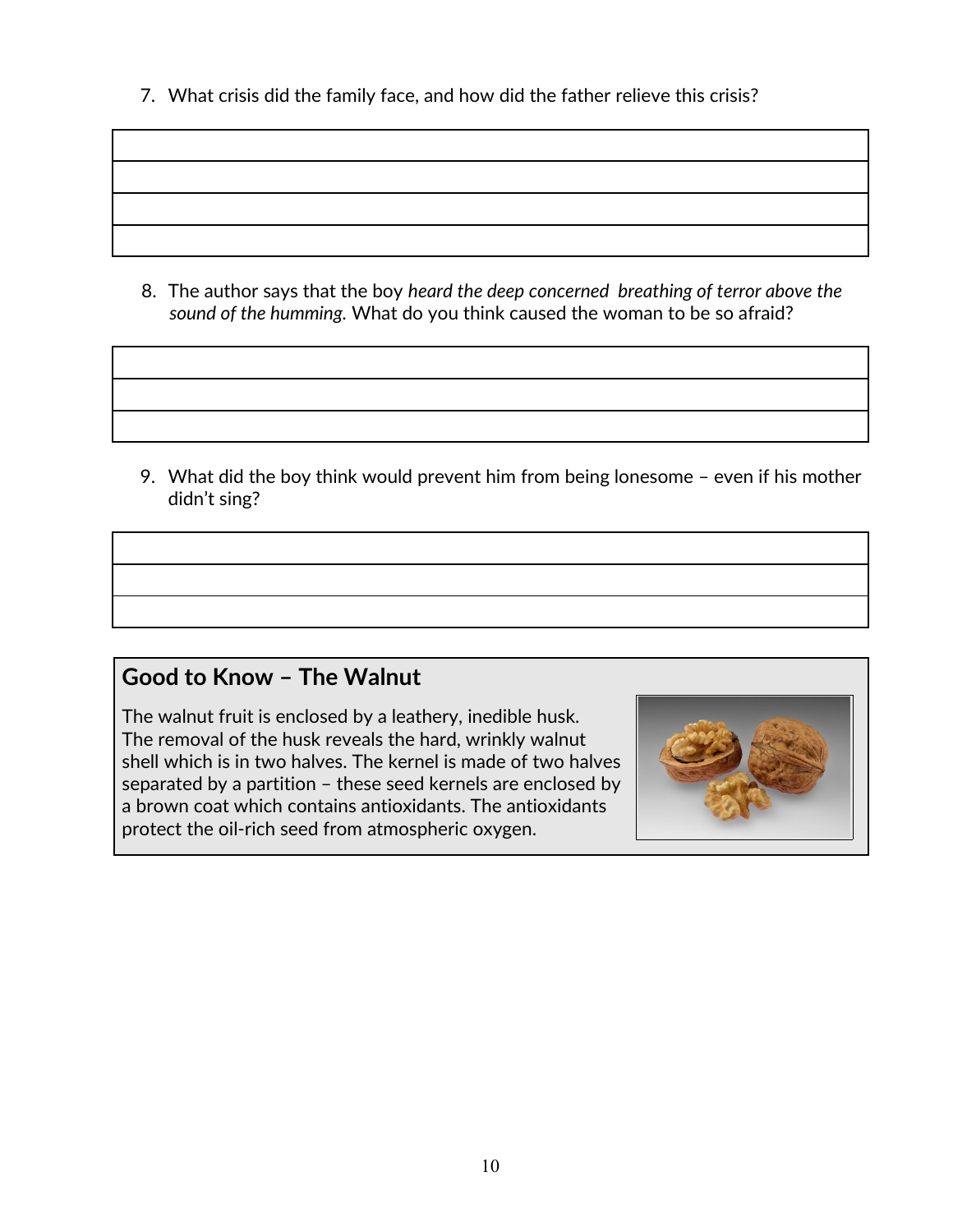# **Language Activities**



**A***.*<sup>A</sup>**simile** is a comparison using the words "like" or "as". An example from Chapter One is "… scattered the cabins … like flyspecks on a whitewashed ceiling."

What two things are being compared in this example?

Invent your own **similes** comparing the following items with something else.

a) the sound of waves on the seashore

b) a creaking floorboard

**Bonus**: Keep your eye open for another example of a *simile* as you read the novel. When you find one, remember to come back and enter it here

## **B. Your Favorite Genre Of Books**

*Sounder* is a very popular adventure novel. What genre of books do you enjoy the most? (i.e. mystery, humor, biography, romance, fantasy, historical fiction, science fiction, poetry, etc.) Why do you especially enjoy this type of book?



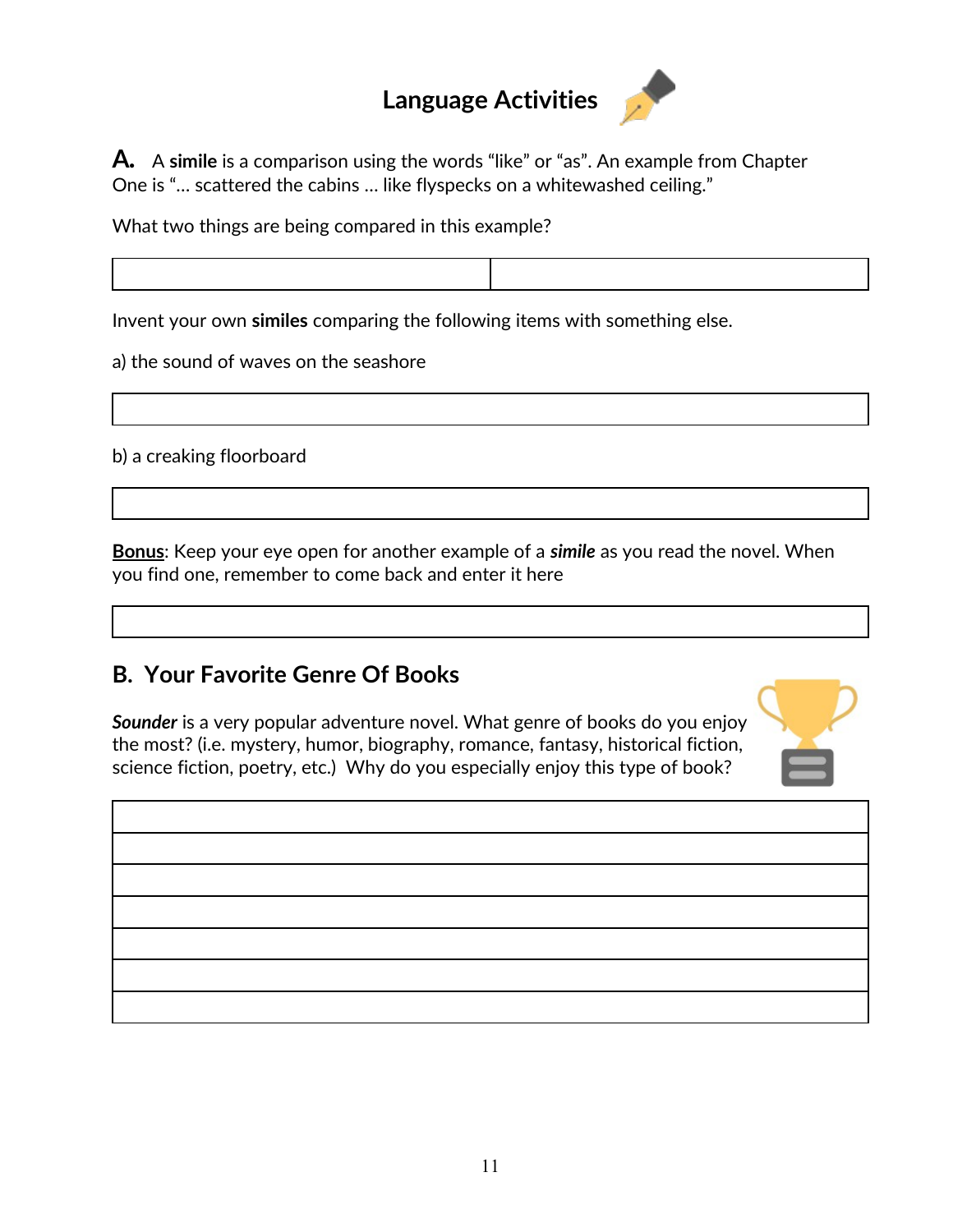# **C. The Quatrain Poem.**

The **quatrain** is a popular form of rhymed verse. It is a poem of four lines, is usually light and can be humorous. The following quatrain is the first four lines from a poem called *My Doggie, Clark,* written by the famous poet, Atrocious Halitosis.

*My doggie, Clark, he sings to me, When I'm awake at night. He keeps the prowlers far away, His bark's worse than his bite.*



Various rhyming schemes make up a quatrain poem. As you can see, the above four lines have a rhyming scheme of **A – B – C – B** Other rhyming schemes include: ABAB, AAAA, AABA, ABBA, ABBB, and AAAB.

Your task is to write your own quatrain poem. You may choose a rhyming scheme that fits with your own personal creation. The theme should have something to do with the themes established in the first seven chapters of our novel*.*

## **The Quatrain Poem**

Now create your own Quatrain Poem. Your poem must follow the format of a quatrain poem described above (and must rhyme).

**Title**: \_\_\_\_\_\_\_\_\_\_\_\_\_\_\_\_\_\_\_\_\_\_\_\_\_\_\_\_\_\_\_\_\_\_\_\_\_\_\_\_\_\_\_\_\_\_\_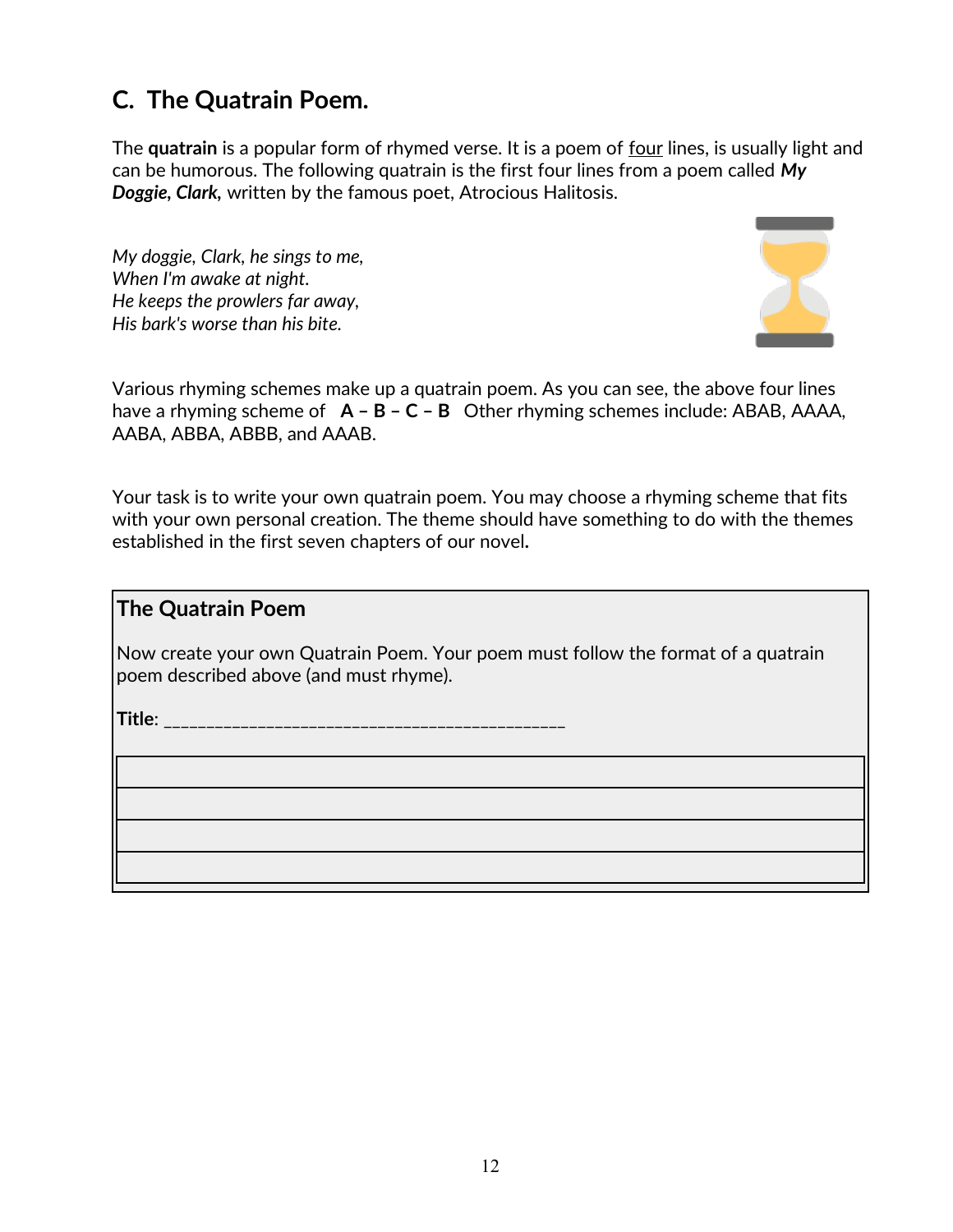**D***.* Racism in all its ugliness is a large part of this novel. Eliminate the following letters from the puzzle to reveal the secret message written by Rosa Parks : **Z, X, Q, K,** 

| Z | R | A | С |    | S | M | X |   | S | Q | S |    |   |   |   | X | Z | Q | К |
|---|---|---|---|----|---|---|---|---|---|---|---|----|---|---|---|---|---|---|---|
| Q | К | W |   |    | H | Q | U | S | Q | B | U | T  | Z |   | Τ | Q |   | S | X |
| U | P | Z |   | O  | Q | U | S | X | T | O | Q | P  | R | E | P | A | R | E | К |
| К | Q | O | U | R  | X | C | H |   |   | D | R | E. | N | К | Ζ | X | Q | К | X |
| X | F | O | R | К  | W | Н | A | т | К | Т | Н | E  | Υ | Q | W |   |   |   | O |
| Q | Z | X | Μ | E. | Е | T | X | A | N | D | К | X  | Q | К | X | Q | Z | X | К |
| К | Н | O | P | E  | F | U |   |   | Υ | Q | W | Е  | К | Z | К | Z | Q | К | Z |
| Z | Χ | S | Н | A  |   |   | Q | O | V | E | R | C  | O | M | E | К | X | К | O |

Answer:

## **E***.* **Anagrams**

An **anagram** is a word that is formed by changing the order of the letters of another word. For example, the letters in the word **PAN** can also form the word **NAP**. Follow these directions to form the anagrams:



a) read the clue in the right-hand column.

b) Using the word in the left-hand column move the letters around in any order, but you must use all the letters.

Each of the words in the left-hand column is found in the first chapter of our novel.

| <b>Word</b> | Anagram | Clue                 |
|-------------|---------|----------------------|
| forth       |         | Agitation of bubbles |
| stove       |         | Elects               |
| cents       |         | Odor: smell          |
| treed       |         | <b>Discourage</b>    |
| stalk       |         | <b>Speaks</b>        |
| lips        |         | A speech impediment  |